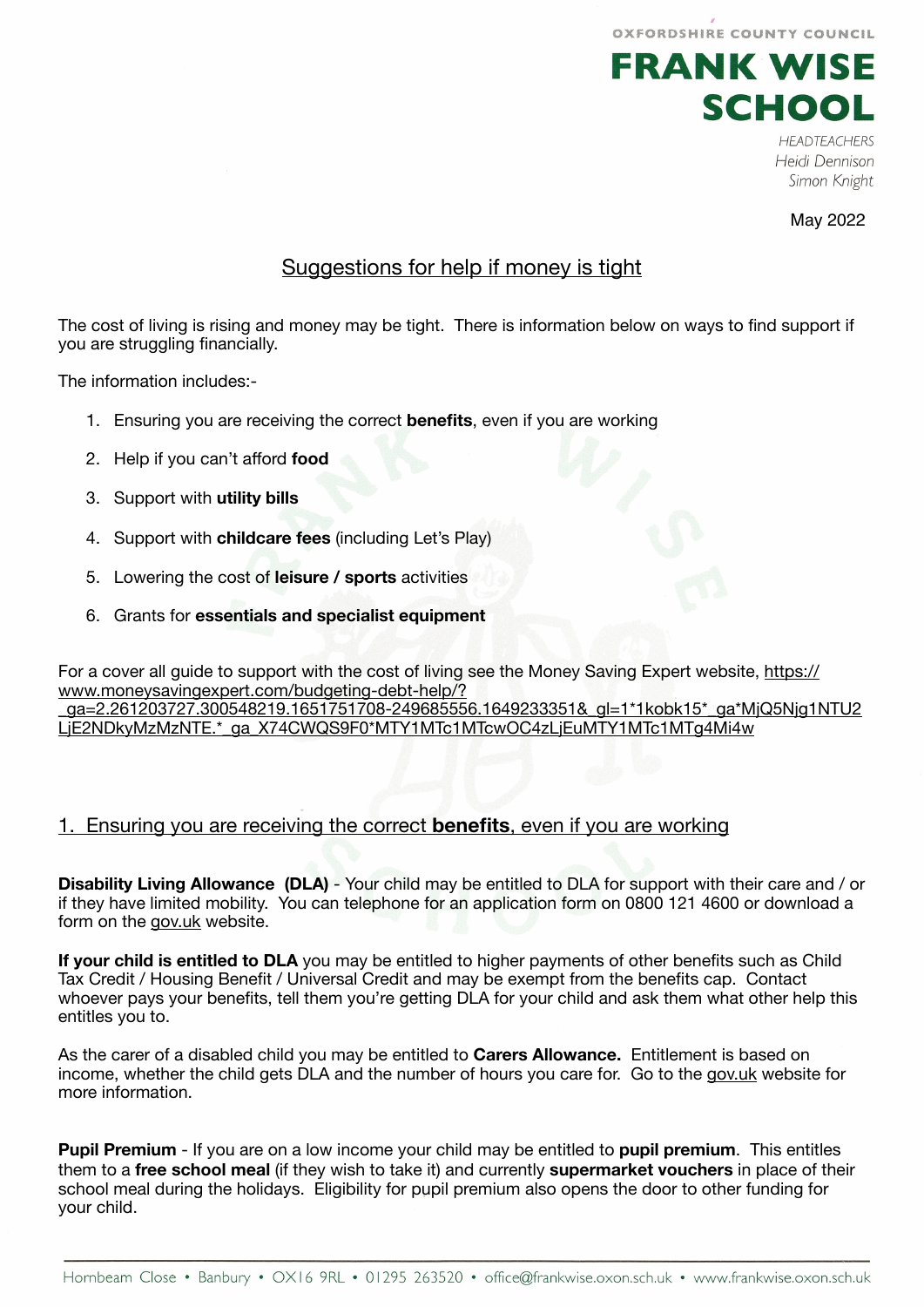To find out if your child is entitled contact the school office with your date of birth and National Insurance number and they can check on your behalf.

**Citizens Advice Bureau** can offer help with what support you are entitled to and offer advice about budgeting. See <https://www.citizensadvice.org.uk/>

Local advice in Banbury is available via email at [advice@cano.org.uk](mailto:advice@cano.org.uk) Or telephone on 0300 3309 037 / 01295 221448

Face to face support is also available at the Sunshine Children's Centre, Edmunds Road, Banbury on Mondays and Wednesdays from 10 until 12

**Turn2Us** have a benefits calculator to help you to work out which benefits you are entitled to claim. You may be entitled to benefits even if you are currently working.

Go to <https://benefits-calculator.turn2us.org.uk/>

**Money Saving Expert Website** includes a 10 minute benefits check

Go to [https://www.moneysavingexpert.com/budgeting-debt-help/?](https://www.moneysavingexpert.com/budgeting-debt-help/?_ga=2.261203727.300548219.1651751708-249685556.1649233351&_gl=1*1kobk15*_ga*MjQ5Njg1NTU2LjE2NDkyMzMzNTE.*_ga_X74CWQS9F0*MTY1MTc1MTcwOC4zLjEuMTY1MTc1MTg4Mi4w) [\\_ga=2.261203727.300548219.1651751708-249685556.1649233351&\\_gl=1\\*1kobk15\\*\\_ga\\*MjQ5Njg1NTU2Lj](https://www.moneysavingexpert.com/budgeting-debt-help/?_ga=2.261203727.300548219.1651751708-249685556.1649233351&_gl=1*1kobk15*_ga*MjQ5Njg1NTU2LjE2NDkyMzMzNTE.*_ga_X74CWQS9F0*MTY1MTc1MTcwOC4zLjEuMTY1MTc1MTg4Mi4w) [E2NDkyMzMzNTE.\\*\\_ga\\_X74CWQS9F0\\*MTY1MTc1MTcwOC4zLjEuMTY1MTc1MTg4Mi4w](https://www.moneysavingexpert.com/budgeting-debt-help/?_ga=2.261203727.300548219.1651751708-249685556.1649233351&_gl=1*1kobk15*_ga*MjQ5Njg1NTU2LjE2NDkyMzMzNTE.*_ga_X74CWQS9F0*MTY1MTc1MTcwOC4zLjEuMTY1MTc1MTg4Mi4w)

## 2. Help if you can't afford **food**

Banbury's first **community fridge** is located at the **Merton Street Mosque** OX16 4RX. **Open daily 24 hours** to the whole community.

**Banbury Food Bank** is at:-

**The People's Church**, Horsefair OX16 0AH on **Tuesdays** 

Hardwick Centre, **St Josephs Church**, Edmunds Road OX16 0PP on **Wednesdays**

**St Francis Church** Highlands OX16 0AH on **Thursdays** OX16 0AH

You need a voucher to get support. Contact your social worker, the citizens advice bureau or school (Natalie Dayer or the school office) for support.

### 3. Support with **utility bills**

**Gas and Electricity Bills** - Money saving expert has a guide to help if you are struggling with energy bills. Go to

<https://www.moneysavingexpert.com/utilities/how-to-get-help-if-you-re-struggling-with-your-energy-bills-/>

If you are struggling to pay, contact your supplier as soon as possible - rules from Ofgem mean that they have to help you manage the debt and may be able to help you access hardship funds.

Some utility companies also offer grants to help if you have large arrears on your gas, electricity or water bills. You'll usually need to be a customer of the company.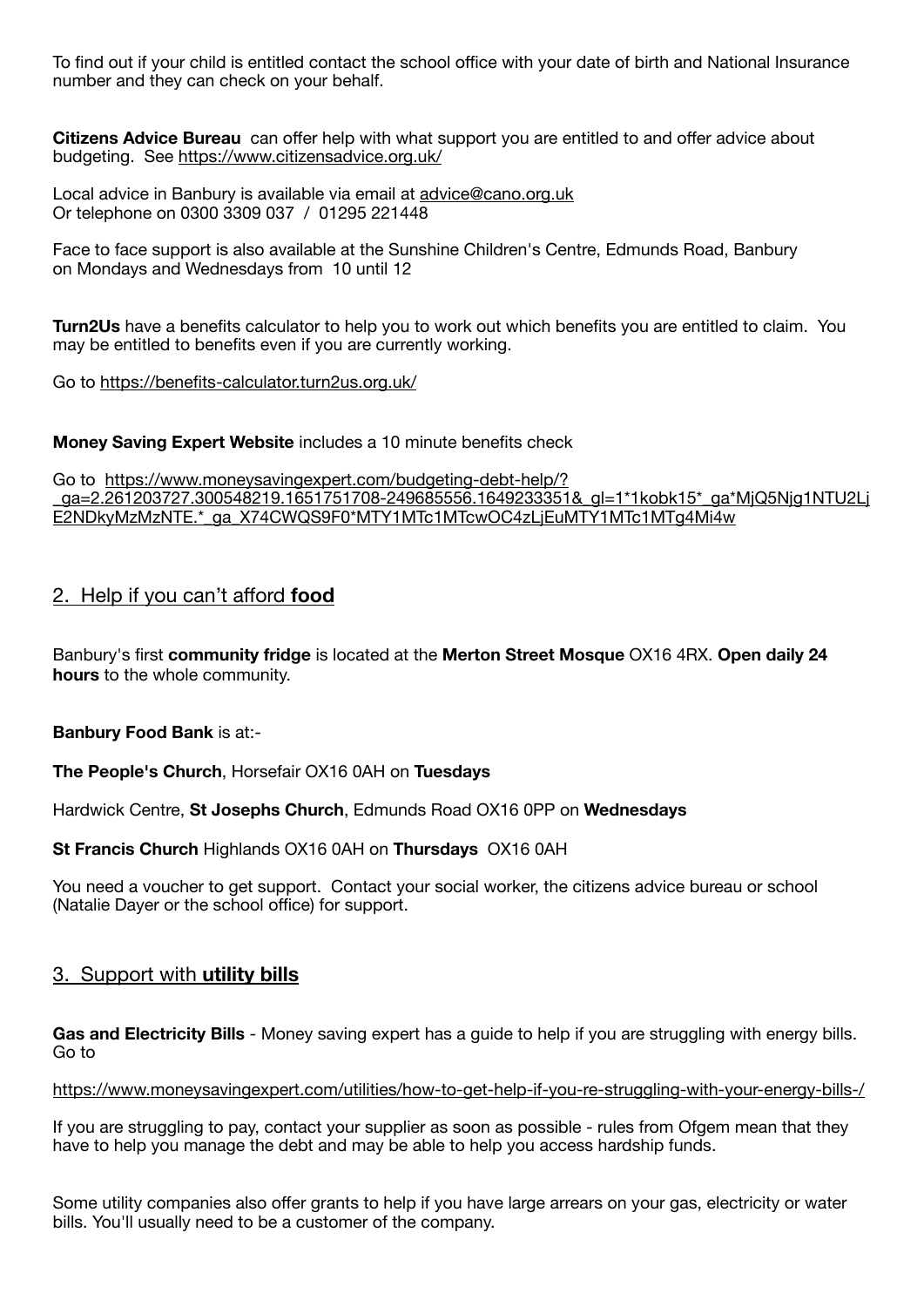**Thames Water - WaterHelp** may offer a discount to customers who are on low incomes (below £16,480 per year).

**Thames Water - WaterSure** is for families on a water meter but finding it hard to save water because due to a large family or water-dependent medical condition. For this year (2022/23) bills would be capped at £423.

For more information and an application form go to [https://www.thameswater.co.uk/help/account-and](https://www.thameswater.co.uk/help/account-and-billing/financial-support/waterhelp)[billing/financial-support/waterhelp](https://www.thameswater.co.uk/help/account-and-billing/financial-support/waterhelp)

## 4. Support with **childcare fees** (including Let's Play)

You may get help with childcare costs if your child is under 16 (or under 17 and disabled). For information go to

<https://www.gov.uk/help-with-childcare-costs>

You can check what you could be entitled to at

### [https://www.gov.uk/childcare-calculator?step-by-step-nav=f237ec8e-e82c-4](https://www.gov.uk/childcare-calculator?step-by-step-nav=f237ec8e-e82c-4ffa-8fba-2a88a739783b)ffa-8fba-2a88a739783b

Let's Play is an approved Child Care provider for this support. For example, you may be entitled to Tax-Free Childcare. You can get up to £500 every 3 months (up to £2,000 a year) for each of your children to help with the costs of childcare. This goes up to £1,000 every 3 months for disabled children (up to £4,000 a year).

Children entitled to free school meals can have help with activity fees (including Let's Play) via the **Inclusion Support Scheme**. Contact Natalie Dayer who can apply on your child's behalf.

Your child may be able to get free school meals if you get any of the following:

- Income Support
- income-based Jobseeker's Allowance
- income-related Employment and Support Allowance
- support under Part VI of the Immigration and Asylum Act 1999
- the guaranteed element of Pension Credit
- Child Tax Credit (provided you're not also entitled to Working Tax Credit and have an annual gross income of no more than £16,190)
- Working Tax Credit run-on paid for 4 weeks after you stop qualifying for Working Tax Credit
- Universal Credit if you apply on or after 1 April 2018 your household income must be less than £7,400 a year (after tax and not including any benefits you get)

If you think you may be eligible please contact the school office. Your child does not have to take the meal, but eligibility to this benefit entitles them to other support that may be helpful.

### 5. Lowering the cost of **leisure / sports** activities

**Cherwell Link Card -** Residents living in the Cherwell district that are in receipt of an eligible benefit (which includes DLA and PIP), or would benefit from using leisure facilities following a recommendation from a medical professional, could be entitled to a Cherwell Link Card which provides a 50% discount on some recreational activities. Go to

<https://www.cherwell.gov.uk/cherwell-link-card>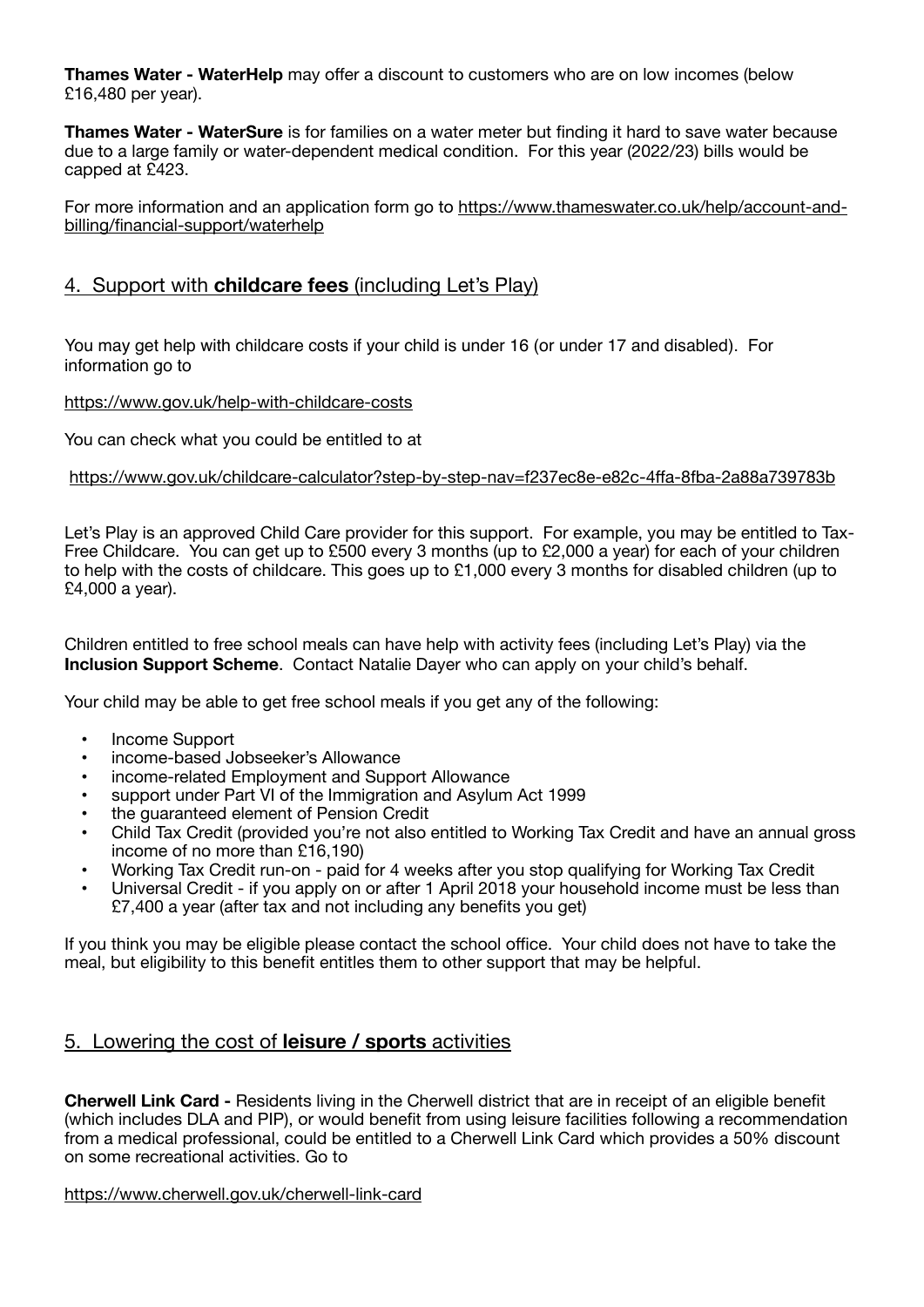### **FAST Card -** <https://www.cherwell.gov.uk/info/3/leisure-and-culture/743/fast>

The FAST programme is available to families in the following areas - Neithrop, Ruscote, Hardwick and Grimsbury. The programme offers a range of **free** and significantly reduced physical activity opportunities for families. The only requirement is that you agree to complete a survey after three and nine months of using the card. The programme includes

- **Free** locally-based activity sessions in parks and community centres will run at various times during the year.
- Heavily subsidised physical activity opportunities at local leisure centres, sport clubs, organisations, shops and much more.
- Resource packs and equipment to help families continue their favourite activities in their own time. Go to

### <https://www.cherwell.gov.uk/info/3/leisure-and-culture/743/fast>

**Max Card -** The Max Card is a discount card for families of children with additional needs. Families can use their Max Card at venues across the UK to get free or discounted admission.

Local benefits include 20% discount on entry to **Fairytale Farm**, £1.75 per game per person at **MFA Bowl Banbury** for a group of up to 6 people and free entry to **Stratford Butterfly farm**. Further afield you get up to 52% off **Merlin Entertainments** attractions which include Legoland and Alton Towers.

For more information on where you can use the card go to

<https://mymaxcard.co.uk/>

### **Apply for a free Max Card at -**

https://www.oxfordshire.gov.uk/sites/default/files/file/special-educational-needs/ maxcardregistrationpostform.pdf

**CEA (Cinema) Card -** The CEA Card is a national card scheme developed for UK cinemas by the UK Cinema Association (UKCA).

The Card enables a disabled cinema guest to receive a complimentary ticket for someone to go with them when they visit a participating cinema. Go to

<https://www.ceacard.co.uk/apply>

### 6. Grants for **essentials and specialist equipment**

**The Family Fund -** The fund supports disabled or seriously ill children aged 0-17. Grants include washing machines, sensory toys, family breaks, bedding, tablets, furniture, outdoor play equipment, clothing, computers and many more things too. You can contact them to request items that you think will help meet your child's additional needs.

To apply you need to also have evidence of entitlement to any one of the following:

- Universal Credit
- Child Tax Credit
- Working Tax Credit
- Income-based Jobseeker's Allowance
- Income Related Employment Support Allowance
- Income Support
- Housing Benefit
- Pension Credit.